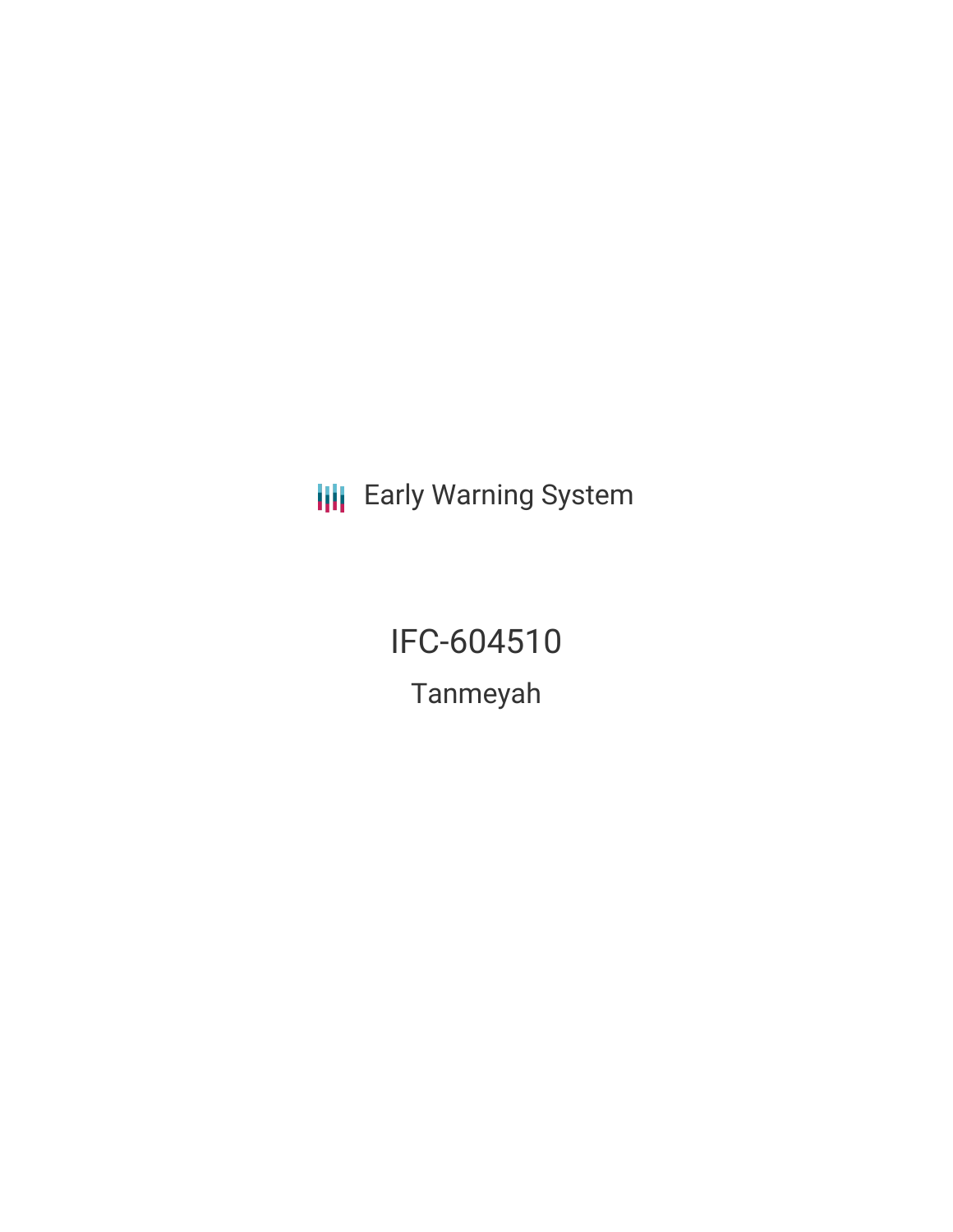

# Early Warning System Tanmeyah

### **Quick Facts**

| <b>Countries</b>              | Egypt                                   |
|-------------------------------|-----------------------------------------|
| <b>Financial Institutions</b> | International Finance Corporation (IFC) |
| <b>Status</b>                 | Active                                  |
| <b>Bank Risk Rating</b>       | FI                                      |
| <b>Voting Date</b>            | 2019-12-10                              |
| <b>Sectors</b>                | Finance                                 |
| <b>Investment Type(s)</b>     | <b>Advisory Services</b>                |
| <b>Project Cost (USD)</b>     | $$0.50$ million                         |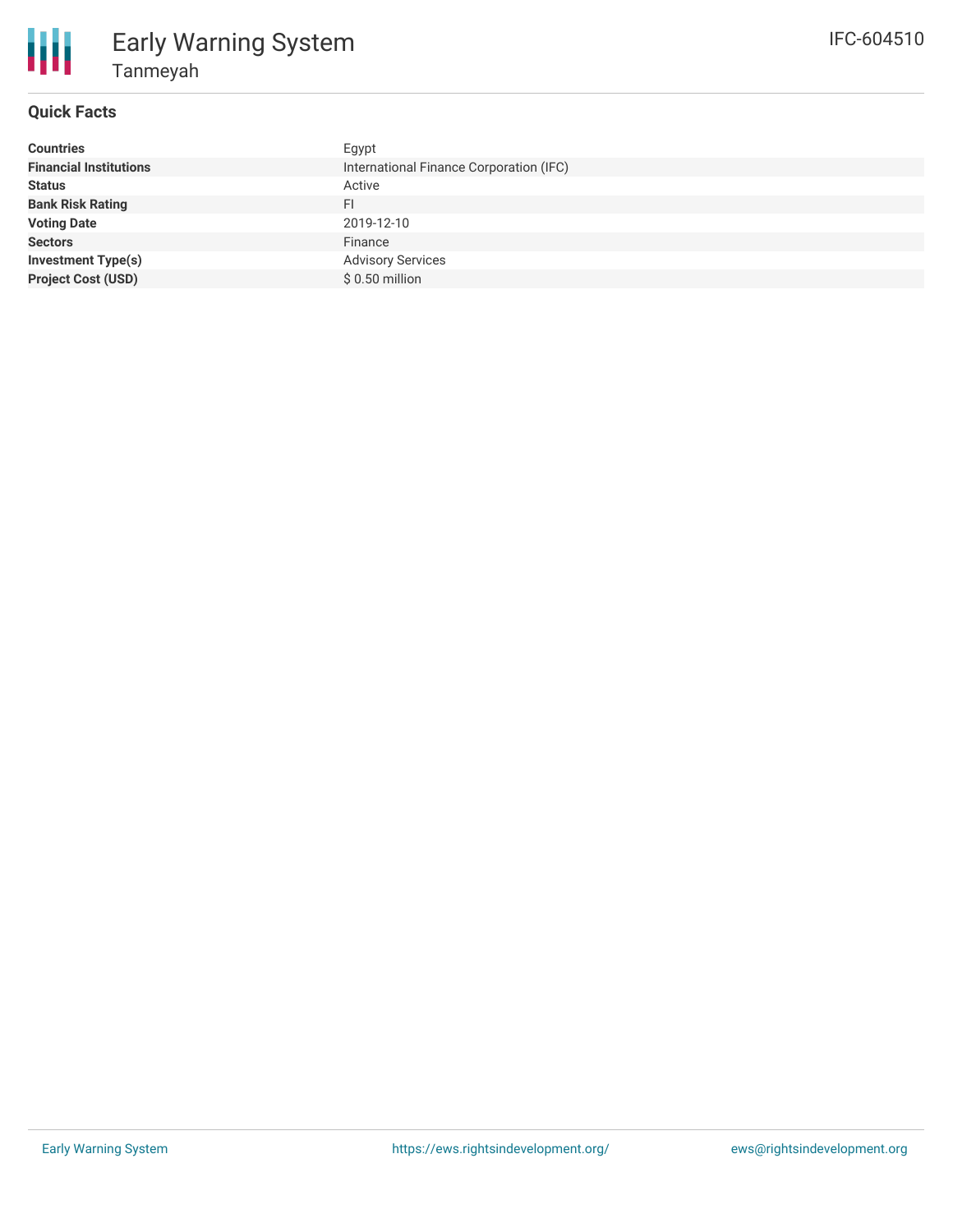

# Early Warning System Tanmeyah

## **Project Description**

According to bank provided information, the overall goal of this Project is to help Tanmeyah build its institutional capacity, increase resilience and improve/diversify products, ultimately scaling up its outreach to micro and very small enterprises across Egypt.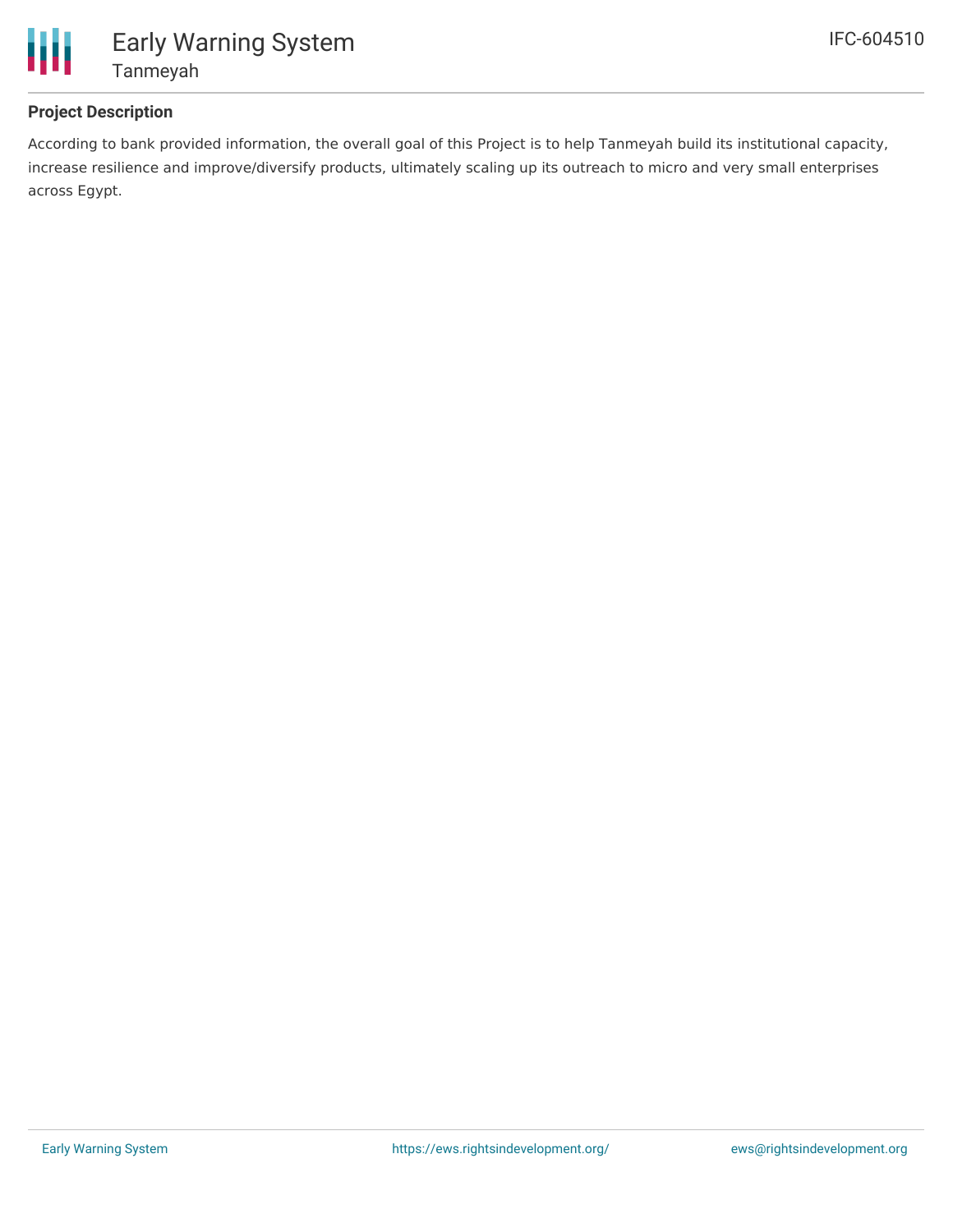#### **Investment Description**

• International Finance Corporation (IFC)

### **Financial Intermediary**

Financial Intermediary: A commercial bank or financial institution that receives funds from a development bank. A financial intermediary then lends these funds to their clients (private actors) in the form of loans, bonds, guarantees and equity shares. Financial intermediaries include insurance, pension and equity funds. The direct financial relationship is between the development bank and the financial intermediary.

[Tanmeyah](file:///actor/3623/) (Financial Intermediary)